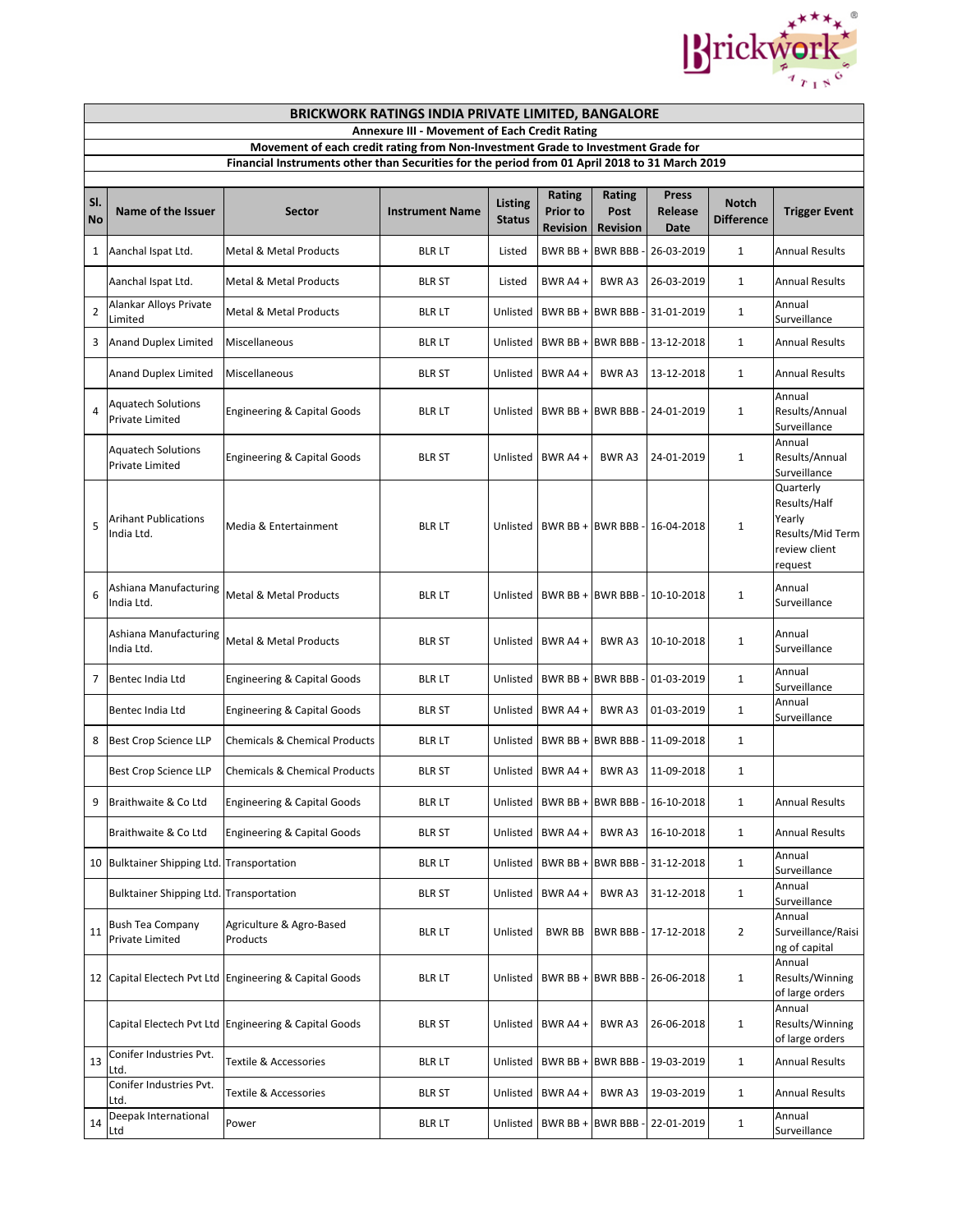|    | Deepak International<br>Ltd                               | Power                                    | <b>BLR ST</b> | Unlisted | BWR A4 +          | <b>BWRA3</b>                | 22-01-2019           | $\mathbf{1}$   | Annual<br>Surveillance                       |
|----|-----------------------------------------------------------|------------------------------------------|---------------|----------|-------------------|-----------------------------|----------------------|----------------|----------------------------------------------|
| 15 | Dhaval Agri Exports LLP                                   | Agriculture & Agro-Based<br>Products     | <b>BLR LT</b> | Unlisted | BWR BB +          | <b>BWR BBB-</b>             | 21-02-2019           | $\mathbf{1}$   | Annual<br>Surveillance                       |
|    | <b>Dhaval Agri Exports LLP</b>                            | Agriculture & Agro-Based<br>Products     | <b>BLR ST</b> | Unlisted | BWR A4+           | <b>BWRA3</b>                | 21-02-2019           | $\mathbf{1}$   | Annual<br>Surveillance                       |
| 16 | Dicitex Home<br>Furnishings Pvt. Ltd                      | <b>Textile &amp; Accessories</b>         | <b>BLR LT</b> | Unlisted | BWR BB +          | <b>BWR BBB-</b>             | 06-04-2018           | $\mathbf{1}$   |                                              |
|    | Dicitex Home<br>Furnishings Pvt. Ltd                      | Textile & Accessories                    | <b>BLR ST</b> | Unlisted | BWR A4+           | BWR A3                      | 06-04-2018           | $\mathbf{1}$   |                                              |
| 17 | Disposafe Health & Life<br>Care Ltd.                      | Pharma & Healthcare                      | <b>BLR LT</b> | Unlisted | BWR BB +          | <b>BWR BBB</b>              | 14-06-2018           | $\mathbf{1}$   | Annual<br>Surveillance                       |
|    | Disposafe Health & Life<br>Care Ltd.                      | Pharma & Healthcare                      | <b>BLR ST</b> | Unlisted | BWR A4 +          | <b>BWRA3</b>                | 14-06-2018           | $\mathbf{1}$   | Annual<br>Surveillance                       |
| 18 | Forace Polymers Pvt.<br>Ltd.                              | <b>Chemicals &amp; Chemical Products</b> | <b>BLR LT</b> | Unlisted | BWR BB+           | <b>BWR BBB</b><br>$\ddot{}$ | 12-09-2018           | 3              | Annual<br>Results/Annual<br>Surveillance     |
|    | Forace Polymers Pvt.<br>Ltd.                              | <b>Chemicals &amp; Chemical Products</b> | <b>BLR ST</b> | Unlisted | <b>BWR A4</b>     | BWR A2                      | 12-09-2018           | 4              | Annual<br>Results/Annual<br>Surveillance     |
| 19 | G K Founders Pvt. Ltd.                                    | <b>Metal &amp; Metal Products</b>        | <b>BLR LT</b> | Unlisted | BWR BB +          | <b>BWR BBB-</b>             | 29-06-2018           | $\mathbf{1}$   | <b>Annual Results</b>                        |
|    | G K Founders Pvt. Ltd.                                    | <b>Metal &amp; Metal Products</b>        | <b>BLR ST</b> | Unlisted | BWR A4 +          | BWR A3                      | 29-06-2018           | $\mathbf{1}$   | <b>Annual Results</b>                        |
| 20 | Gangotri Paper Mills<br>Pvt. Ltd.                         | <b>Forest Materials</b>                  | <b>BLR LT</b> | Unlisted | BWR BB +          |                             | BWR BBB - 14-05-2018 | $\mathbf{1}$   | Annual<br>Results/Annual<br>Surveillance     |
|    | Gangotri Paper Mills<br>Pvt. Ltd.                         | <b>Forest Materials</b>                  | <b>BLR ST</b> | Unlisted | BWR A4+           | <b>BWRA3</b>                | 14-05-2018           | $\mathbf{1}$   | Annual<br>Results/Annual<br>Surveillance     |
| 21 | Geo Foundations &<br>Structures Pvt Ltd                   | Infrastructure                           | <b>BLR LT</b> | Unlisted | BWR BB +          | <b>BWR BBB-</b>             | 26-09-2018           | $\mathbf{1}$   | Annual<br>Surveillance                       |
|    | Geo Foundations &<br><b>Structures Pvt Ltd</b>            | Infrastructure                           | <b>BLR ST</b> | Unlisted | BWR A4+           | <b>BWRA3</b>                | 26-09-2018           | $\mathbf{1}$   | Annual<br>Surveillance                       |
| 22 | Ghodawat Foods<br><b>International Private</b><br>Limited | <b>FMCG</b>                              | <b>BLR LT</b> | Unlisted | BWR BB +          | <b>BWR BBB-</b>             | 05-11-2018           | $\mathbf{1}$   | <b>Annual Results</b>                        |
|    | Ghodawat Foods<br><b>International Private</b><br>Limited | <b>FMCG</b>                              | <b>BLR ST</b> | Unlisted | BWR A4 +          | <b>BWRA3</b>                | 05-11-2018           | $\mathbf{1}$   | <b>Annual Results</b>                        |
| 23 | Girdhari Lal<br><b>Constructions Pvt Ltd</b>              | Engineering & Capital Goods              | <b>BLR LT</b> | Unlisted | BWR BB +          | <b>BWR BBB</b>              | 20-04-2018           | $\mathbf{1}$   | Annual<br>Results/Winning<br>of large orders |
| 24 | GK Proteins Pvt. Ltd.                                     | Agriculture & Agro-Based<br>Products     | <b>BLR LT</b> | Unlisted | BWR BB+           |                             | BWR BBB - 24-07-2018 | $\mathbf{1}$   | <b>Annual Results</b>                        |
|    | GK Proteins Pvt. Ltd.                                     | Agriculture & Agro-Based<br>Products     | <b>BLR ST</b> |          | Unlisted BWR A4 + | BWR A3                      | 24-07-2018           | $1\,$          | <b>Annual Results</b>                        |
| 25 | <b>GNRC Limited</b>                                       | Pharma & Healthcare                      | <b>BLRLT</b>  | Unlisted | <b>BWR BB</b>     | <b>BWR BBB-</b>             | 24-08-2018           | $\overline{2}$ | Annual<br>Surveillance                       |
|    | 26 Hansa Metallics Ltd                                    | Metal & Metal Products                   | <b>BLR LT</b> | Unlisted | BWR BB +          | <b>BWR BBB-</b>             | 02-08-2018           | $\mathbf{1}$   | Annual<br>Surveillance                       |
|    | Hansa Metallics Ltd                                       | Metal & Metal Products                   | <b>BLR ST</b> | Unlisted | BWR A4+           | BWR A3                      | 02-08-2018           | $\mathbf{1}$   | Annual<br>Surveillance                       |
| 27 | HQ Lamps<br>Manufacturing Co Pvt.<br>Ltd                  | <b>Consumer Durables</b>                 | <b>BLR LT</b> | Unlisted | BWR BB +          |                             | BWR BBB - 21-09-2018 | $\mathbf{1}$   | <b>Annual Results</b>                        |
|    | HQ Lamps<br>Manufacturing Co Pvt.<br>Ltd                  | <b>Consumer Durables</b>                 | <b>BLR ST</b> |          | Unlisted BWR A4 + | BWR A3                      | 21-09-2018           | $\mathbf{1}$   | <b>Annual Results</b>                        |
| 28 | <b>JNS Instruments</b><br>Limited                         | Miscellaneous                            | <b>BLR LT</b> | Unlisted | BWR BB +          |                             | BWR BBB   12-02-2019 | $\overline{2}$ | Annual<br>Results/Annual<br>Surveillance     |
|    | <b>JNS Instruments</b><br>Limited                         | Miscellaneous                            | <b>BLR ST</b> | Unlisted | <b>BWR A4</b>     |                             | BWR A3 + 12-02-2019  | 3              | Annual<br>Results/Annual<br>Surveillance     |
| 29 | JS Fashions (INTL) Pvt.<br>Ltd.                           | Textile & Accessories                    | <b>BLR LT</b> | Unlisted | BWR BB+           |                             | BWR BBB - 27-04-2018 | $\mathbf{1}$   | <b>Annual Results</b>                        |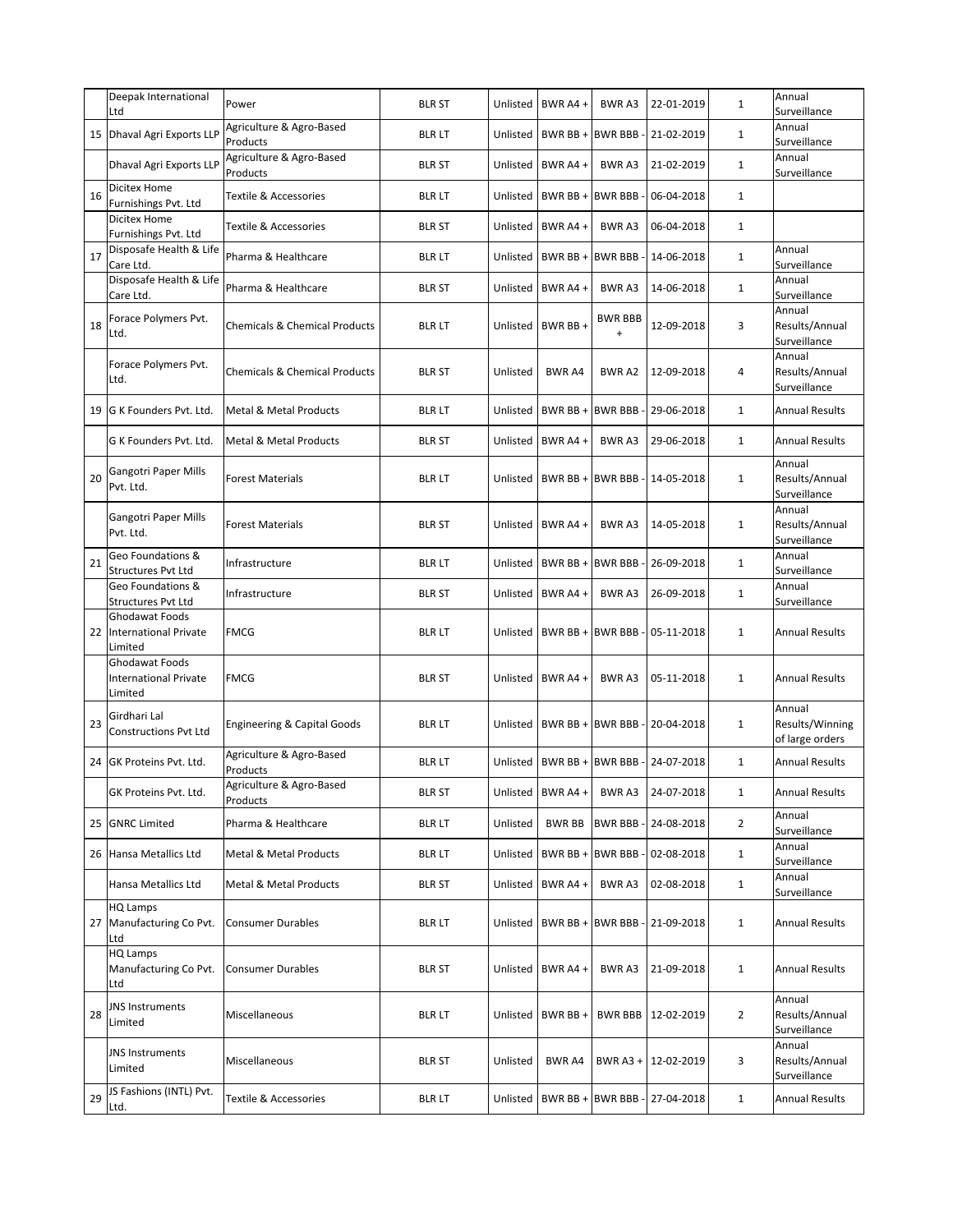| 30 | Kabra & Associates                                                | <b>Real Estate</b>                     | <b>BLR ST</b> |          | Unlisted   BWR A4 + | <b>BWRA3</b>                  | 30-03-2019                    | 1              | <b>Annual Results</b>                    |
|----|-------------------------------------------------------------------|----------------------------------------|---------------|----------|---------------------|-------------------------------|-------------------------------|----------------|------------------------------------------|
|    | 31 Kafila Forge Ltd.                                              | Automobiles & Auto Ancillary           | <b>BLR LT</b> | Unlisted |                     | BWR BB + BWR BBB -            | 26-07-2018                    | $\mathbf{1}$   | Annual<br>Surveillance                   |
|    | Kafila Forge Ltd.                                                 | Automobiles & Auto Ancillary           | <b>BLR ST</b> | Unlisted | BWR A4 +            | <b>BWRA3</b>                  | 26-07-2018                    | $\mathbf{1}$   | Annual<br>Surveillance                   |
| 32 | Kartikeya Industries Pvt<br>Ltd                                   | <b>Metal &amp; Metal Products</b>      | <b>BLR LT</b> |          |                     | Unlisted   BWR BB + BWR BBB - | 24-05-2018                    | $\mathbf{1}$   | <b>Annual Results</b>                    |
|    | Kartikeya Industries Pvt<br>Ltd                                   | Metal & Metal Products                 | <b>BLR ST</b> |          | Unlisted BWR A4 +   | BWR A3                        | 24-05-2018                    | $\mathbf{1}$   | <b>Annual Results</b>                    |
| 33 | Kiran Udyog Pvt. Ltd.                                             | Automobiles & Auto Ancillary           | <b>BLR LT</b> | Unlisted |                     | BWR BB + BWR BBB -            | 14-03-2019                    | $\mathbf{1}$   | <b>Annual Results</b>                    |
|    | Kiran Udyog Pvt. Ltd.                                             | Automobiles & Auto Ancillary           | <b>BLR ST</b> |          | Unlisted BWR A4 +   | BWR A3                        | 14-03-2019                    | $\mathbf{1}$   | <b>Annual Results</b>                    |
| 34 | Kundan Industries<br>Limited                                      | <b>Metal &amp; Metal Products</b>      | <b>BLR LT</b> | Unlisted | BWR BB-             | <b>BWR BBB-</b>               | 09-05-2018                    | 3              |                                          |
|    | Kundan Industries<br>Limited                                      | Metal & Metal Products                 | <b>BLR ST</b> | Unlisted | <b>BWR A4</b>       | <b>BWRA3</b>                  | 09-05-2018                    | $\overline{2}$ |                                          |
|    | 35 LB Kunjir                                                      | Infrastructure                         | <b>BLR LT</b> | Unlisted |                     | BWR BB + BWR BBB -            | 29-09-2018                    | $\mathbf{1}$   | <b>Annual Results</b>                    |
|    | LB Kunjir                                                         | Infrastructure                         | <b>BLR ST</b> |          | Unlisted BWR A4 +   | BWR A3                        | 29-09-2018                    | $\mathbf{1}$   | <b>Annual Results</b>                    |
|    | 36 Lucky Exports                                                  | <b>Engineering &amp; Capital Goods</b> | <b>BLR ST</b> |          | Unlisted   BWR A4 + | <b>BWRA3</b>                  | 03-04-2018                    | $\mathbf{1}$   | Annual<br>Results/Annual<br>Surveillance |
| 37 | Maan Aluminium<br>Limited                                         | <b>Metal &amp; Metal Products</b>      | <b>BLRLT</b>  | Listed   |                     |                               | BWR BB + BWR BBB - 03-05-2018 | $\mathbf{1}$   | Annual<br>Surveillance                   |
|    | Maan Aluminium<br>Limited                                         | <b>Metal &amp; Metal Products</b>      | <b>BLR ST</b> | Listed   | BWR A4+             | <b>BWRA3</b>                  | 03-05-2018                    | $\mathbf{1}$   | Annual<br>Surveillance                   |
| 38 | MAK Plywood<br>Industries Pvt Ltd                                 | <b>Forest Materials</b>                | <b>BLR LT</b> |          |                     | Unlisted   BWR BB + BWR BBB - | 02-11-2018                    | $\mathbf{1}$   | Annual<br>Surveillance                   |
|    | MAK Plywood<br>Industries Pvt Ltd                                 | <b>Forest Materials</b>                | <b>BLR ST</b> |          | Unlisted BWR A4 +   | BWR A3                        | 02-11-2018                    | $\mathbf{1}$   | Annual<br>Surveillance                   |
| 39 | Marudhar Industries<br>Limited                                    | Metal & Metal Products                 | <b>BLR LT</b> | Unlisted | BWR BB +            | <b>BWR BBB</b>                | 29-08-2018                    | $\overline{2}$ | Annual<br>Surveillance                   |
|    | Marudhar Industries<br>Limited                                    | <b>Metal &amp; Metal Products</b>      | <b>BLR ST</b> | Unlisted | <b>BWR A4</b>       | <b>BWRA3</b>                  | 29-08-2018                    | $\overline{2}$ | Annual<br>Surveillance                   |
| 40 | Medico Remedies. Ltd.<br>(erstwhile Medico<br>Remedies Pvt. Ltd.) | Pharma & Healthcare                    | <b>BLR LT</b> | Listed   | BWR BB + BWR BBB    |                               | 04-03-2019                    | $\mathbf 1$    | Annual<br>Results/Annual<br>Surveillance |
|    | Medico Remedies. Ltd.<br>(erstwhile Medico<br>Remedies Pvt. Ltd.) | Pharma & Healthcare                    | <b>BLR ST</b> | Listed   | BWR $A4 +$          | BWR A3                        | 04-03-2019                    | $\mathbf{1}$   | Annual<br>Results/Annual<br>Surveillance |
| 41 | Milan Road Buildtech<br>LLP (erstwhile Milan<br>Associates)       | Infrastructure                         | <b>BLRLT</b>  | Unlisted | <b>BWR BB</b>       | <b>BWR BBB</b>                | 09-08-2018                    | $\overline{2}$ | Winning of large<br>orders               |
|    | Milan Road Buildtech<br>LLP (erstwhile Milan<br>Associates)       | Infrastructure                         | <b>BLR ST</b> |          | Unlisted   BWR A4 + | <b>BWRA3</b>                  | 09-08-2018                    | $\mathbf{1}$   | Winning of large<br>orders               |
|    | 42 Niyati Construction Co                                         | Infrastructure                         | <b>BLR LT</b> | Unlisted |                     | BWR BB + BWR BBB -            | 07-02-2019                    | $\mathbf{1}$   | <b>Annual Results</b>                    |
|    | Niyati Construction Co                                            | Infrastructure                         | <b>BLR ST</b> | Unlisted | <b>BWR A4</b>       | <b>BWRA3</b>                  | 07-02-2019                    | $\overline{2}$ | <b>Annual Results</b>                    |
|    | 43 NRP Projects Pvt. Ltd.                                         | Engineering & Capital Goods            | <b>BLR LT</b> | Unlisted | BWR BB + BWR BBB    |                               | 08-03-2019                    | $\mathbf{1}$   | Annual<br>Surveillance                   |
|    | NRP Projects Pvt. Ltd.                                            | Engineering & Capital Goods            | <b>BLR ST</b> | Unlisted | BWR A4 +            | BWR A3                        | 08-03-2019                    | $\mathbf{1}$   | Annual<br>Surveillance                   |
| 44 | Om Welfare Society                                                | Education, Education                   | <b>BLR LT</b> | Unlisted |                     | BWR BB + BWR BBB -            | 30-10-2018                    | $\mathbf{1}$   | <b>Annual Results</b>                    |
|    | 45 Paswara Papers Ltd                                             | <b>Forest Materials</b>                | <b>BLR LT</b> |          |                     | Unlisted   BWR BB + BWR BBB - | 28-05-2018                    | $\mathbf{1}$   | <b>Annual Results</b>                    |
|    |                                                                   |                                        |               |          |                     |                               |                               |                |                                          |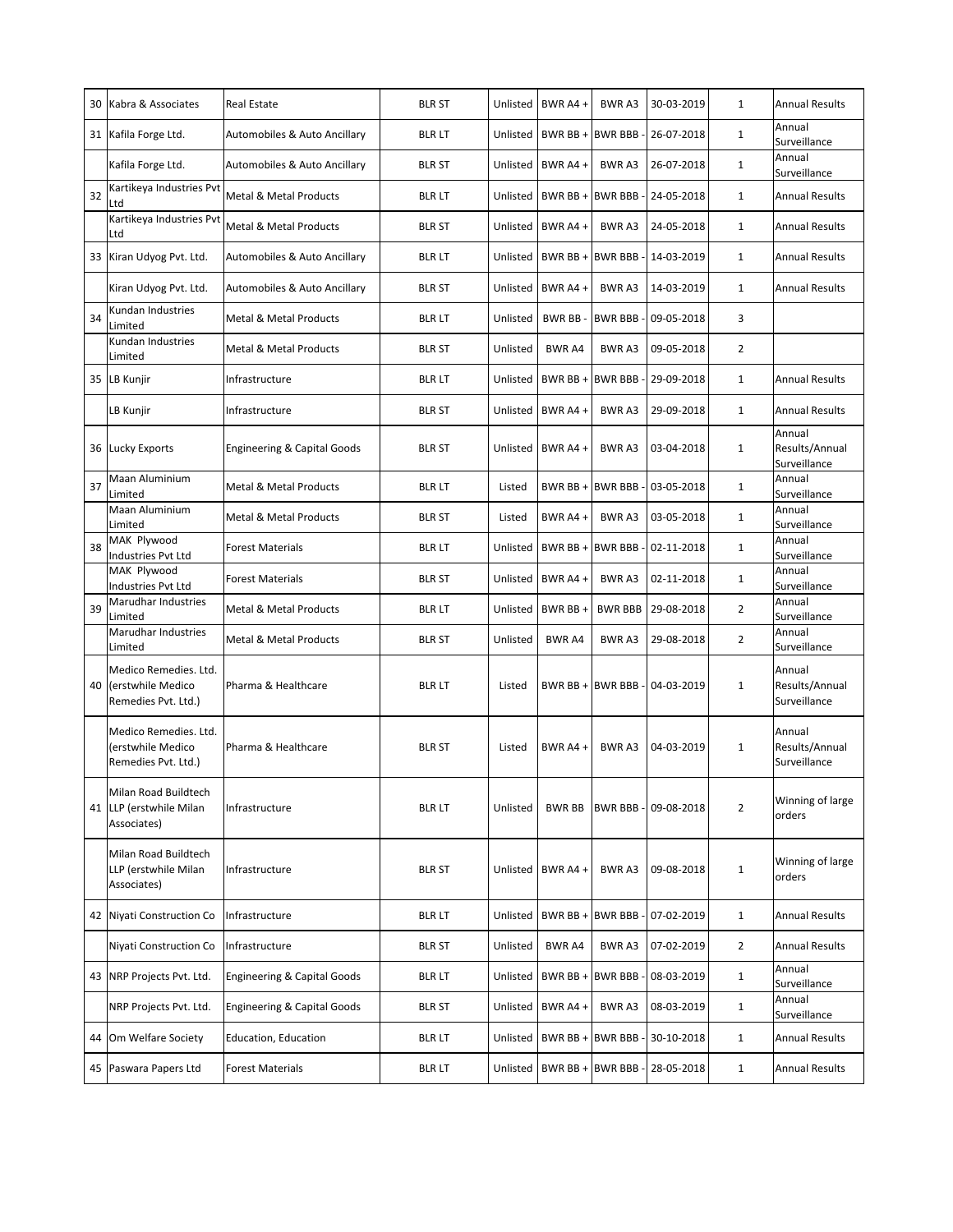| 46 | Periwinkle<br>Constructions Pvt. Ltd       | Real Estate                                     | <b>BLR LT</b> | Unlisted | <b>BWR BB</b>     | <b>BWR BBB</b><br>(SO) | 13-03-2019                               | $\overline{2}$ | Improvement in<br>the 'credit<br>enhancement'<br>mechanism             |
|----|--------------------------------------------|-------------------------------------------------|---------------|----------|-------------------|------------------------|------------------------------------------|----------------|------------------------------------------------------------------------|
| 47 | <b>Pioneer Fabricators</b><br>Pvt. Ltd     | Metal & Metal Products                          | <b>BLR LT</b> | Unlisted | <b>BWR BB</b>     |                        | BWR BBB - 21-12-2018                     | 2              | Annual<br>Results/Annual<br>Surveillance/Half<br><b>Yearly Results</b> |
|    | <b>Pioneer Fabricators</b><br>Pvt. Ltd     | <b>Metal &amp; Metal Products</b>               | <b>BLR ST</b> | Unlisted | BWR A4 +          | <b>BWRA3</b>           | 21-12-2018                               | $\mathbf{1}$   | Annual<br>Results/Annual<br>Surveillance/Half<br><b>Yearly Results</b> |
| 48 | PSTS Logistics Pvt. Ltd.                   | Transportation                                  | <b>BLR LT</b> | Unlisted | BWR BB +          | <b>BWR BBB-</b>        | 28-12-2018                               | $\mathbf{1}$   | Annual<br>Surveillance                                                 |
|    | PSTS Logistics Pvt. Ltd.                   | Transportation                                  | <b>BLR ST</b> | Unlisted | BWR A4 +          | BWR A3                 | 28-12-2018                               | $\mathbf{1}$   | Annual<br>Surveillance                                                 |
| 49 | Rachana Infrastructure<br>Limited          | Infrastructure                                  | <b>BLR LT</b> | Unlisted | <b>BWR BB</b>     |                        | BWR BBB - 18-07-2018                     | $\overline{2}$ | Annual<br>Surveillance                                                 |
|    | Rachana Infrastructure<br>Limited          | Infrastructure                                  | <b>BLR ST</b> | Unlisted | BWR A4 +          | BWR A3                 | 18-07-2018                               | $\mathbf{1}$   | Annual<br>Surveillance                                                 |
| 50 | Rajasthan Ispat Udyog                      | Metal & Metal Products                          | <b>BLR LT</b> | Unlisted | BWR BB +          | <b>BWR BBB-</b>        | 04-01-2019                               | $\mathbf{1}$   | Annual<br>Surveillance                                                 |
| 51 |                                            | Rajputana Stainless Ltd. Metal & Metal Products | <b>BLR LT</b> | Unlisted |                   |                        | BWR BB + BWR BBB - 22-02-2019            | $\mathbf{1}$   | Annual<br>Surveillance                                                 |
|    |                                            | Rajputana Stainless Ltd. Metal & Metal Products | <b>BLR ST</b> | Unlisted | BWR A4 +          | <b>BWRA3</b>           | 22-02-2019                               | $\mathbf{1}$   | Annual<br>Surveillance                                                 |
| 52 | Ramaa Shyama Papers<br>Pvt. Ltd            | <b>Forest Materials</b>                         | <b>BLR LT</b> | Unlisted | <b>BWR BB</b>     | BWR BBB-               | 12-11-2018                               | $\overline{2}$ | Annual<br>Results/Annual<br>Surveillance                               |
|    | Ramaa Shyama Papers<br>Pvt. Ltd            | <b>Forest Materials</b>                         | <b>BLR ST</b> | Unlisted | <b>BWR A4</b>     | <b>BWRA3</b>           | 12-11-2018                               | 2              | Annual<br>Results/Annual<br>Surveillance                               |
| 53 | Rameswar Udyog Pvt<br>Ltd                  | Textile & Accessories                           | <b>BLR LT</b> | Unlisted | <b>BWR BB</b>     |                        | BWR BBB - 25-01-2019                     | 2              | Annual<br>Surveillance                                                 |
|    | Rameswar Udyog Pvt<br>Ltd                  | Textile & Accessories                           | <b>BLR ST</b> | Unlisted | <b>BWR A4</b>     | <b>BWRA3</b>           | 25-01-2019                               | $\overline{2}$ | Annual<br>Surveillance                                                 |
| 54 | <b>RMN Infrastructures</b><br>Limited      | Infrastructure                                  | <b>BLR LT</b> |          |                   |                        | Unlisted   BWR BB + BWR BBB - 20-04-2018 | $\mathbf{1}$   | Annual<br>Results/Annual<br>Surveillance                               |
|    | RMN Infrastructures<br>Limited             | Infrastructure                                  | <b>BLR ST</b> | Unlisted | BWR A4 +          | <b>BWRA3</b>           | 20-04-2018                               | $\mathbf{1}$   | Annual<br>Results/Annual<br>Surveillance                               |
|    | Sai Baba Polymer<br>Technologies Pvt. Ltd. | Miscellaneous                                   | blr lt        |          |                   |                        | Unlisted   BWR BB + BWR BBB - 04-09-2018 | 1              | <b>Annual Results</b>                                                  |
|    | Sai Baba Polymer<br>Technologies Pvt. Ltd. | Miscellaneous                                   | <b>BLR ST</b> |          | Unlisted BWR A4 + | BWR A3                 | 04-09-2018                               | $\mathbf{1}$   | <b>Annual Results</b>                                                  |
| 56 | Sambhaav Media Ltd.                        | Media & Entertainment, Media<br>& Entertainment | <b>BLR LT</b> |          | Unlisted BWR BB + |                        | BWR BBB - 28-09-2018                     | $\mathbf{1}$   | Annual<br>Surveillance                                                 |
|    | Sambhaav Media Ltd.                        | Media & Entertainment, Media<br>& Entertainment | <b>BLR ST</b> | Unlisted | BWR A4+           | BWR A3                 | 28-09-2018                               | $\mathbf{1}$   | Annual<br>Surveillance                                                 |
| 57 | Sarvahitha Educational<br>Society          | Education                                       | <b>BLR LT</b> | Unlisted | BWR BB +          | <b>BWR BBB-</b>        | 13-03-2019                               | $\mathbf{1}$   | <b>Annual Results</b>                                                  |
| 58 | Shalimar Malls Pvt<br>Limited (SMPL)       | Real Estate                                     | <b>BLR LT</b> | Unlisted | BWR BB +          | <b>BWR BBB-</b>        | 06-12-2018                               | $\mathbf{1}$   | Annual<br>Surveillance                                                 |
|    | Shalimar Malls Pvt<br>Limited (SMPL)       | Real Estate                                     | <b>BLR ST</b> |          | Unlisted BWR A4 + | BWR A3                 | 06-12-2018                               | $\mathbf{1}$   | Annual<br>Surveillance                                                 |
| 59 | <b>Shree Bholey Alloys</b><br>Pvt. Ltd.    | Metal & Metal Products                          | <b>BLR LT</b> | Unlisted |                   | BWR BB + BWR BBB -     | 06-12-2018                               | $\mathbf{1}$   | Annual<br>Results/Annual<br>Surveillance                               |
|    | <b>Shree Bholey Alloys</b><br>Pvt. Ltd.    | Metal & Metal Products                          | <b>BLR ST</b> |          | Unlisted BWR A4 + | BWR A3                 | 06-12-2018                               | $\mathbf{1}$   | Annual<br>Results/Annual<br>Surveillance                               |
| 60 | Shree Nakoda Ispat<br>Limited              | Metal & Metal Products                          | <b>BLR LT</b> | Unlisted | <b>BWR BB</b>     |                        | BWR BBB - 09-07-2018                     | $\overline{2}$ | Annual<br>Surveillance                                                 |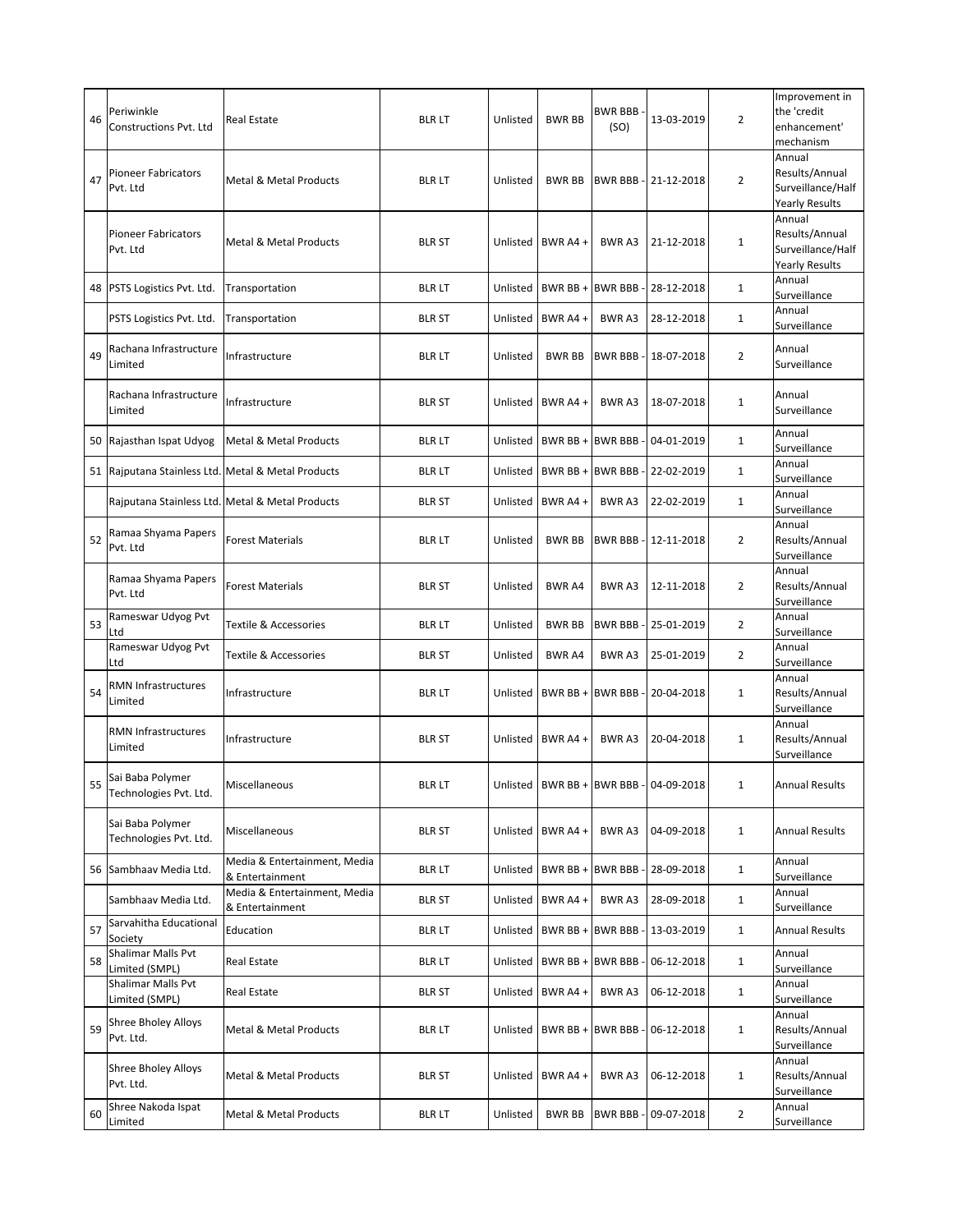|    | Shree Nakoda Ispat<br>Limited                                                       | <b>Metal &amp; Metal Products</b>      | <b>BLR ST</b> | Unlisted | <b>BWR A4</b>               | <b>BWRA3</b>                  | 09-07-2018                                 | 2              | Annual<br>Surveillance                          |
|----|-------------------------------------------------------------------------------------|----------------------------------------|---------------|----------|-----------------------------|-------------------------------|--------------------------------------------|----------------|-------------------------------------------------|
| 61 | Shree Sidhbali<br>Industries Ltd                                                    | <b>Metal &amp; Metal Products</b>      | <b>BLR LT</b> | Unlisted | BWR BB +                    | <b>BWR BBB</b>                | 06-12-2018                                 | $\mathbf{1}$   | <b>Annual Results</b>                           |
|    | Shree Sidhbali<br>Industries Ltd                                                    | <b>Metal &amp; Metal Products</b>      | <b>BLR ST</b> | Unlisted | BWR A4+                     | BWR A3                        | 06-12-2018                                 | $\mathbf{1}$   | <b>Annual Results</b>                           |
| 62 | Shri Ramswaroop<br><b>Memorial Charitable</b><br>Trust                              | Education                              | <b>BLR LT</b> | Unlisted | BWR BB +                    | <b>BWR BBB</b>                | $-15-03-2019$                              | $\mathbf{1}$   | <b>Annual Results</b>                           |
|    | 63 Simplex Castings Ltd.                                                            | <b>Metal &amp; Metal Products</b>      | <b>BLR LT</b> | Listed   | <b>BWR BB</b>               | <b>BWR BBB-</b>               | 29-08-2018                                 | $\overline{2}$ | Annual<br>Surveillance                          |
|    | Simplex Castings Ltd.                                                               | <b>Metal &amp; Metal Products</b>      | <b>BLR ST</b> | Listed   | BWR A4+                     | <b>BWRA3</b>                  | 29-08-2018                                 | $\mathbf{1}$   | Annual<br>Surveillance                          |
| 64 | Simran Farms Ltd.                                                                   | Agriculture & Agro-Based<br>Products   | <b>BLR LT</b> | Listed   | <b>BWR BB</b>               | BWR BBB-                      | 16-10-2018                                 | $\overline{2}$ | <b>Annual Results</b>                           |
|    | Simran Farms Ltd.                                                                   | Agriculture & Agro-Based<br>Products   | <b>BLR ST</b> | Listed   | <b>BWR A4</b>               | BWR A3                        | 16-10-2018                                 | $\overline{2}$ | Annual<br>Surveillance                          |
| 65 | SN Milk Products Pvt<br>Ltd.                                                        | Agriculture & Agro-Based<br>Products   | <b>BLR LT</b> | Unlisted | BWR BB +                    | <b>BWR BBB</b>                | 26-10-2018                                 | $\mathbf{1}$   | <b>Annual Results</b>                           |
|    | SN Milk Products Pvt<br>Ltd.                                                        | Agriculture & Agro-Based<br>Products   | <b>BLR ST</b> | Unlisted | BWR A4 +                    | <b>BWRA3</b>                  | 26-10-2018                                 | $\mathbf{1}$   | <b>Annual Results</b>                           |
| 66 | Som Distilleries Pvt.<br>Ltd.                                                       | Agriculture & Agro-Based<br>Products   | <b>BLR LT</b> | Unlisted | BWR BB +                    | <b>BWR BBB</b>                | 24-05-2018                                 | $\mathbf{1}$   | Annual<br>Surveillance                          |
|    | Som Distilleries Pvt.<br>Ltd.                                                       | Agriculture & Agro-Based<br>Products   | <b>BLR ST</b> | Unlisted | BWR A4+                     | BWR A3                        | 24-05-2018                                 | $\mathbf{1}$   | Annual<br>Surveillance                          |
| 67 | Spac Starch Products<br>(India) Ltd                                                 | <b>FMCG</b>                            | <b>BLR LT</b> | Unlisted | BWR BB + BWR BBB            |                               | 15-11-2018                                 | $\mathbf{1}$   | Annual<br>Results/Half<br><b>Yearly Results</b> |
| 68 | Spectra Constructions<br>Pvt. Ltd.                                                  | Real Estate                            | <b>BLR LT</b> |          |                             | Unlisted   BWR BB + BWR BBB - | 20-09-2018                                 | $\mathbf{1}$   | <b>Annual Results</b>                           |
| 69 | Sree Saravana<br>Engineering Bhavani<br>Pvt Ltd                                     | Engineering & Capital Goods            | <b>BLR LT</b> |          | Unlisted   BWR BB + BWR BBB |                               | 09-05-2018                                 | $\mathbf{1}$   | Annual<br>Surveillance                          |
|    | Sree Saravana<br>Engineering Bhavani<br>Pvt Ltd                                     | <b>Engineering &amp; Capital Goods</b> | <b>BLR ST</b> | Unlisted | BWR A4 +                    | <b>BWRA3</b>                  | 09-05-2018                                 | $\mathbf{1}$   | Annual<br>Surveillance                          |
| 70 | <b>SS Industries</b>                                                                | <b>FMCG</b>                            | <b>BLR LT</b> |          | Unlisted   BWR BB +         |                               | BWR BBB - 23-03-2019                       | $\mathbf{1}$   | <b>Annual Results</b>                           |
| 71 | Synergy Green<br><b>Industries Private</b><br>Limited                               | Metal & Metal Products                 | <b>BLR LT</b> | Unlisted | <b>BWR BB</b>               | <b>BWR BBB-</b>               | 31-10-2018                                 | $\overline{2}$ | Annual<br>Surveillance                          |
|    | Synergy Green<br><b>Industries Private</b><br>Limited                               | Metal & Metal Products                 | <b>BLR ST</b> |          | Unlisted   BWR A4 +         | BWR A3                        | 31-10-2018                                 | $\mathbf{1}$   | Annual<br>Surveillance                          |
| 72 | Technocraft<br>Construction Pvt. Ltd.                                               | Infrastructure                         | <b>BLR LT</b> |          |                             |                               | Unlisted   BWR BB +   BWR BBB - 22-02-2019 | 1              | Annual<br>Surveillance                          |
|    | Technocraft<br>Construction Pvt. Ltd.                                               | Infrastructure                         | <b>BLR ST</b> | Unlisted | BWR A4+                     | BWR A3                        | 22-02-2019                                 | $\mathbf{1}$   | Annual<br>Surveillance                          |
| 73 | TR Sawhney<br>Automobiles Pvt. Ltd                                                  | Automobiles & Auto Ancillary           | <b>BLR LT</b> | Unlisted | <b>BWR BB</b>               | BWR BBB                       | 28-08-2018                                 | 3              | Annual<br>Results/Annual<br>Surveillance        |
|    | 74 Trbex Impex Pvt. Ltd.                                                            | <b>Traders</b>                         | <b>BLR LT</b> | Unlisted | BWR BB +                    | <b>BWR BBB</b>                | 07-08-2018                                 | $\mathbf{1}$   | <b>Annual Results</b>                           |
|    | Trbex Impex Pvt. Ltd.                                                               | <b>Traders</b>                         | <b>BLR ST</b> |          | Unlisted   BWR A4 +         | BWR A3                        | 07-08-2018                                 | $\mathbf{1}$   | <b>Annual Results</b>                           |
| 75 | Unitech Power<br><b>Transmission Ltd</b>                                            | <b>Engineering &amp; Capital Goods</b> | <b>BLR LT</b> | Unlisted | BWR BB +                    | <b>BWR BBB</b>                | 06-09-2018                                 | $\mathbf{1}$   | Annual<br>Surveillance/Annu<br>al Results       |
|    | Unitech Power<br><b>Transmission Ltd</b>                                            | <b>Engineering &amp; Capital Goods</b> | <b>BLR ST</b> | Unlisted | BWR A4 +                    | BWR A3                        | 06-09-2018                                 | $\mathbf{1}$   | Annual<br>Results/Annual<br>Surveillance        |
| 76 | Universal Hotels Pvt Ltd<br>(Erstwhile Universal<br>Import Export India Pvt<br>Ltd) | <b>Traders</b>                         | <b>BLR LT</b> |          | Unlisted   BWR BB + BWR BBB |                               | 22-01-2019                                 | $\mathbf{1}$   | <b>Annual Results</b>                           |